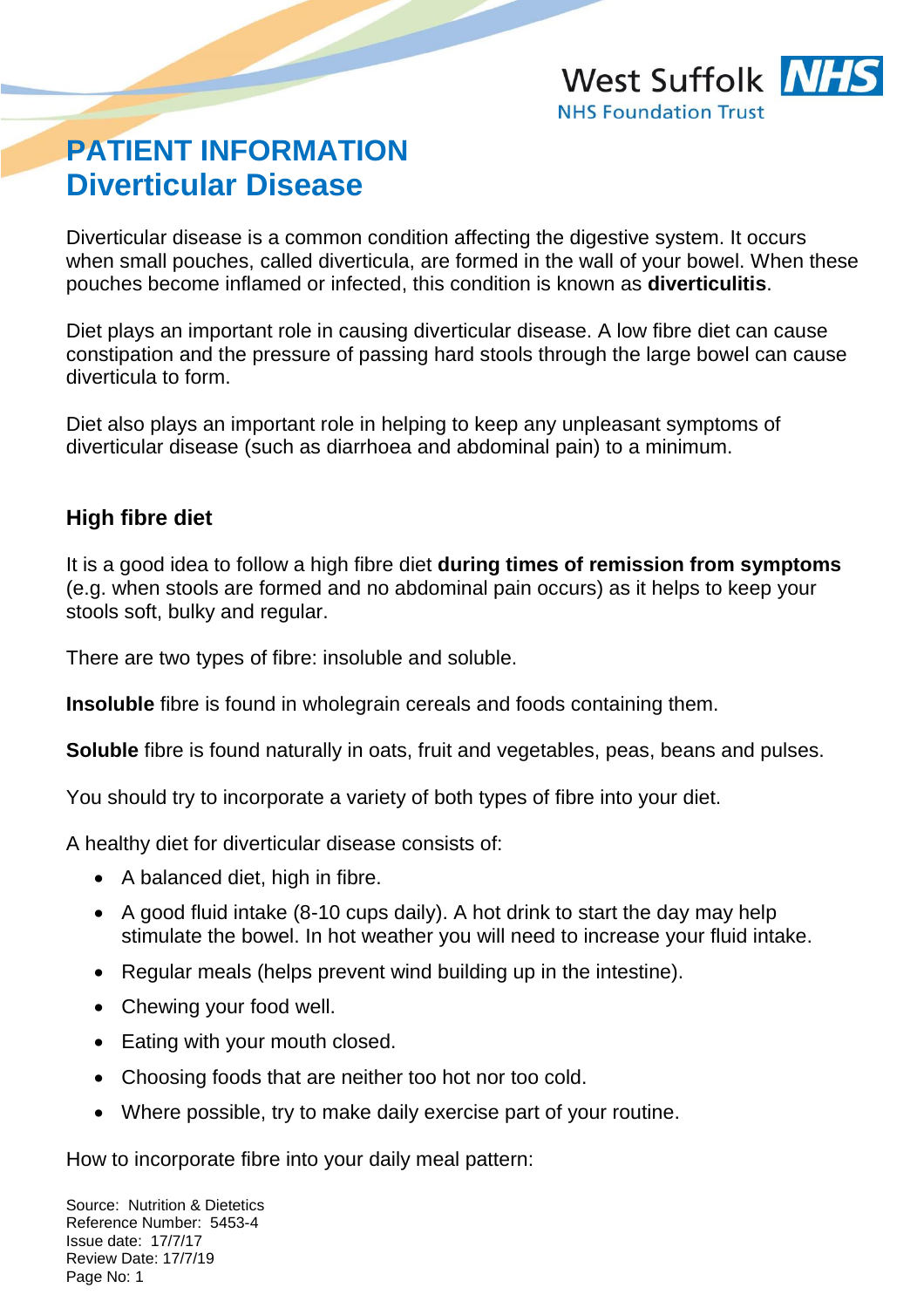- 1. Eat at least 5 portions of fruit and vegetables per day.
	- One serving = 2 tablespoons of stewed/tinned fruit, 2 tablespoons of vegetables, 1 medium piece of fruit (e.g. an apple, an orange), 2 small fruits (e.g. 2 plums, 2 apricots), 1 slice of large fruit (e.g. melon, pineapple), 7-14 very small fruit (e.g. strawberries, grapes)
- 2. Choose high fibre or wholemeal bread.
	- If you do not like these, try 50:50 or 'best of both'.
	- Avoid bread with seeds or grains.
- 3. Try wholegrain or fibre enriched cereals.
	- For example; Branflakes, Weetabix, Shredded Wheat, Porridge.
- 4. When baking, try to use wholemeal flour, to begin with use ½ wholemeal and ½ white flour.
	- You may need to add more fluid to the recipe due to increased fibre content.
- 5. If you eat rice or pasta try the brown varieties.
	- These may take longer to cook but have more flavour.
- 6. Choose biscuits or crackers which contain wholemeal flour.
	- For example digestive biscuits and wholewheat crackers or crispbreads.
- 7. Add pulses, beans and/or lentils to meals when cooking.
	- For example add chickpeas, lentils, beans, split peas or red kidney beans to casseroles

It is important to increase your intake of fibre slowly over a period of 2-3 weeks, both initially **and** during reintroduction. Soluble sources of fibre may be better tolerated at first.

After a flare up, you may notice increased wind or bloating at first, however this is normal and should soon settle.

Aim to have at least one high fibre food with each meal.

## **Other foods that may affect your symptoms**

Digestive tracts are as individual as their owners and therefore foods affect different people in varying ways.

Source: Nutrition & Dietetics Reference Number: 5453-5 Issue date: 14/6/17 Review date: 14/6/19 Page no: 2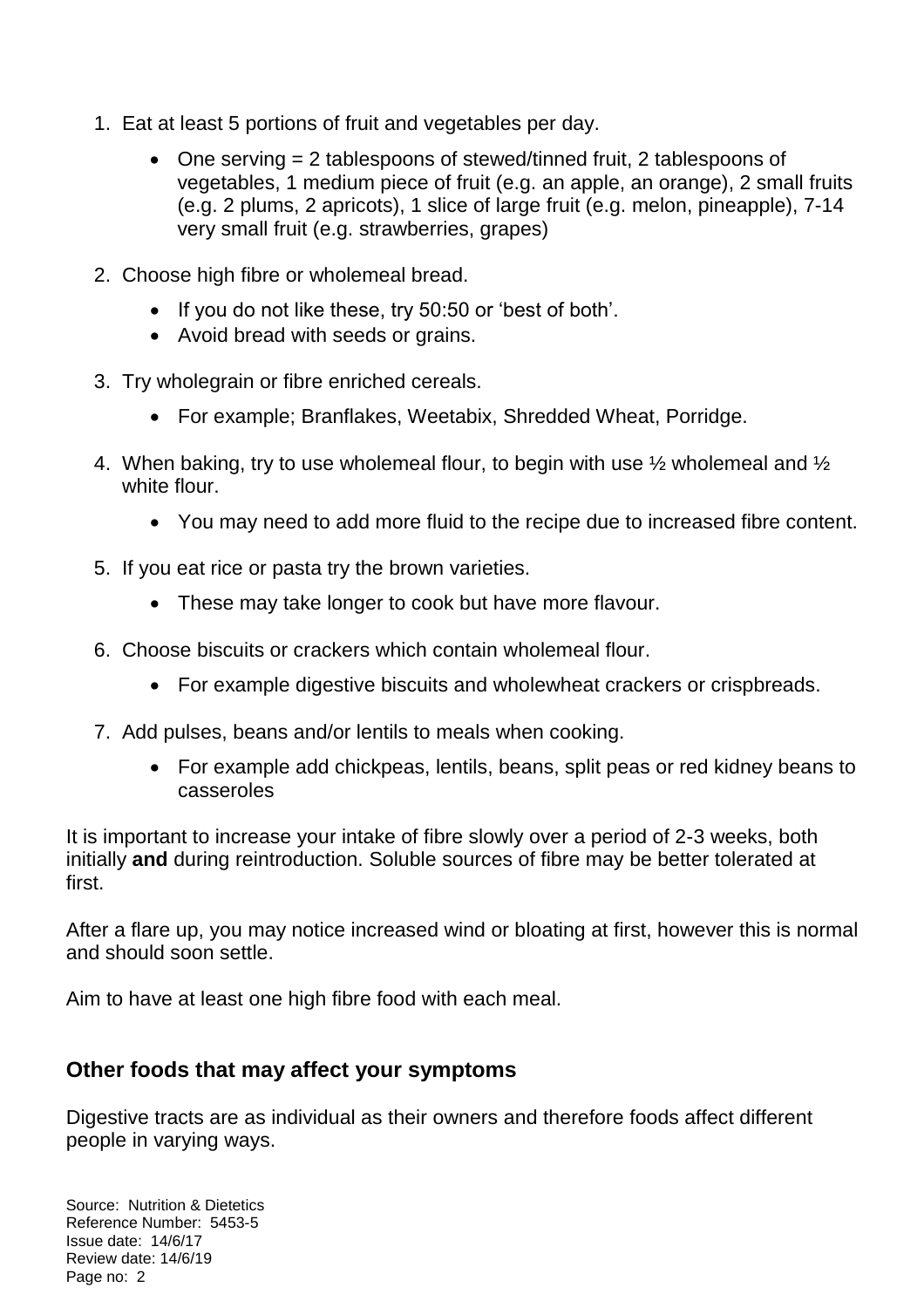In a few people some fibrous foods have been found to be an irritant and may aggravate diverticular disease. **You will only need to avoid foods from the list below if you find them to be a problem:**

| Tomato pips               | <b>Beans</b>              |
|---------------------------|---------------------------|
| Strawberry/Raspberry pips | Sweetcorn                 |
| Nuts with husks           | Onions                    |
| <b>Seeds</b>              | Extra bran added to foods |
| Peas                      |                           |

Following the above diet along with good fluid intake should not cause you a problem.

#### **Low fibre diet**

Sometime you may have a flare-up of Diverticular Disease known as *diverticulitis*. During a flare-up you will experience symptoms such as altered bowels habits (diarrhoea and/or constipation), abdominal pain/bloating and/or blood in stools.

If your symptoms include diarrhoea, you should commence a **low fibre diet** as outlined below until your stools have become formed again (usually not longer than 6-8 weeks at any one time).

Fibre is the part of food that passes through the body undigested. You will need to reduce the fibre content of your diet during a flare-up to aid relief of symptoms by reducing the frequency and quantity of stools, therefore giving the colon time to heal.

It is important not to remain on a low fibre diet for a prolonged period of time as it is limited in fruit and vegetable intake as well as wholegrains which are essential for good health. This diet is generally advised for 6-8 weeks or until resumption of normal bowel habit. This diet can cause constipation and restricts nutrients in the diet hence it is important that you do not follow this diet for more than 8 weeks. If your symptoms do not improve within 6-8 weeks please liaise with your Doctor or Dietitian for further guidance. If you are unsure of the length of time you are required to follow a low fibre diet then please consult with your Doctor.

## **Other useful tips**

Some food and drinks can increase the movement of food through your gut and cause diarrhoea. This effect can vary from person to person.

You may find that taking less of the food and drinks below will improve your symptoms:

Caffeine drinks e.g. tea, coffee, cola drinks (try decaffeinated instead)

Source: Nutrition & Dietetics Reference Number: 5453-5 Issue date: 14/6/17 Review date: 14/6/19 Page no: 3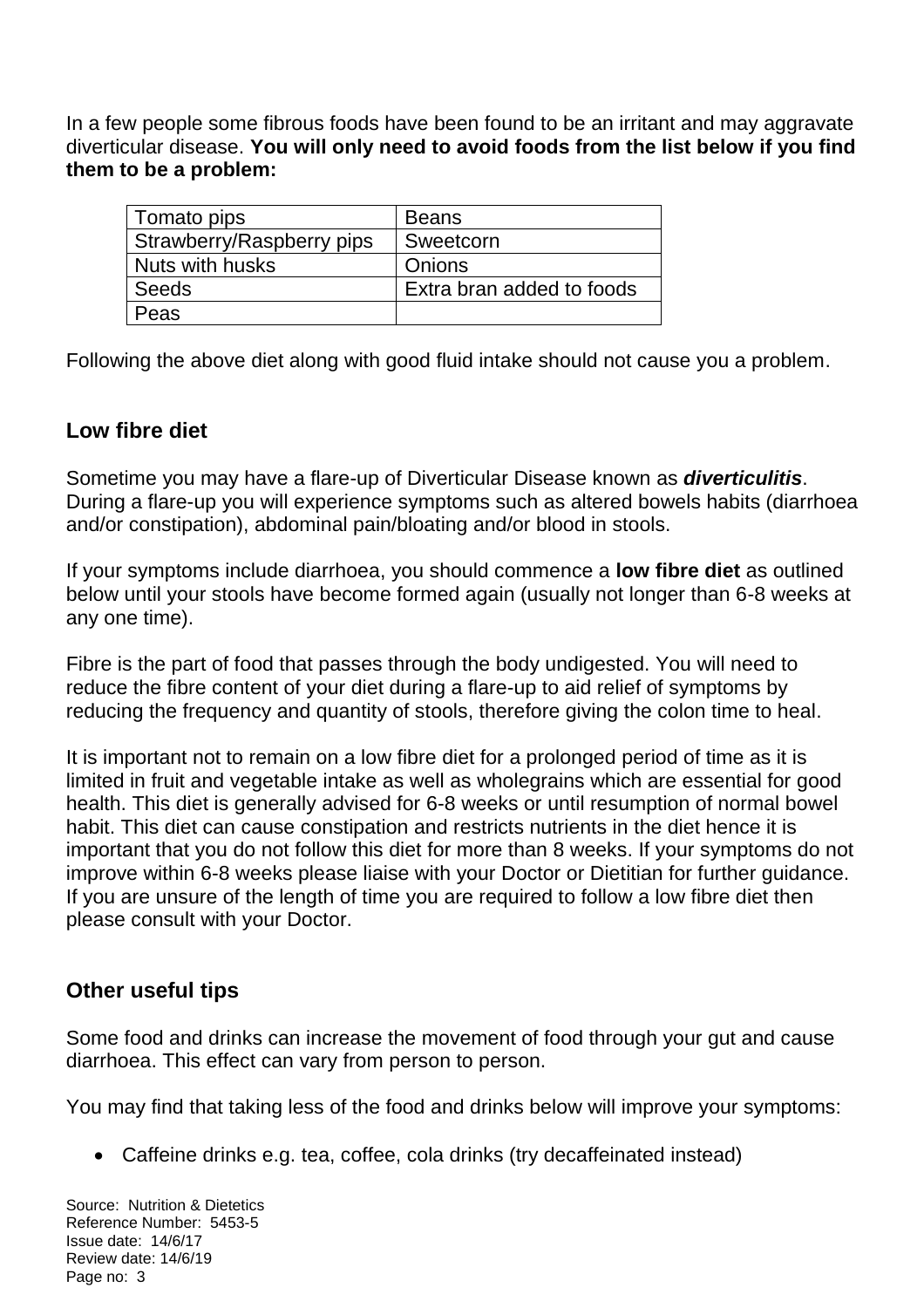- Alcohol
- Fizzy drinks
- Sugar free products containing Sorbitol (e.g. drinks and sweets)
- Fruit juice (no more than one glass per day)
- Spicy foods
- Fried/very fatty foods

When your stools have become formed you are advised to go back on a normal healthy high fibre diet as outlined above, introducing fibre *gradually* back into your diet over approximately 2 weeks to help your bowels to adjust.

|                                                       | Low fibre foods                                                                                                                                                                                                                 | <b>High fibre foods</b>                                                                                                                                                                                                                        |
|-------------------------------------------------------|---------------------------------------------------------------------------------------------------------------------------------------------------------------------------------------------------------------------------------|------------------------------------------------------------------------------------------------------------------------------------------------------------------------------------------------------------------------------------------------|
| <b>Breakfast cereals</b>                              | Refined breakfast cereals e.g.<br>Rice Krispies, Special K,<br>Coco Pops, Sugar Puffs,<br>Cornflakes                                                                                                                            | Wholegrain breakfast cereals<br>e.g. Branflakes, Allbran,<br>Weetabix, Shredded Wheat,<br>Muesli, Shreddies, Porridge,<br>Any cereals containing dried<br>fruit or nuts                                                                        |
| Bread, flours,<br>rice and pasta                      | Bread rolls, pitta, chapattis &<br>naan bread made with white<br>flour<br>Cornflour, custard powder,<br>sago, tapioca & semolina<br>White rice, cous cous,<br>polenta, tortillas and tacos<br>Pasta made with white flour       | Brown, wholemeal or granary<br>bread, rolls, pitta and chapattis<br><b>Currant and fruit loaves</b><br>Bread with added seeds, fruit or<br>nuts<br>Wholemeal/granary flour<br>Brown/wild rice<br>Pasta made with wholemeal or<br>granary flour |
| Biscuits, cakes,<br>crackers, sweets<br>and chocolate | White flour biscuits and cakes<br>e.g. Rich tea, morning coffee,<br>shortbread, sponge cake,<br>plain scones and crumpets<br>Cream crackers and white<br>crispbread<br>Boiled sweets, pastilles,<br>chocolate, toffee and fudge | Wholemeal biscuits e.g.<br>digestives, flapjacks and<br>oatcakes<br>Wholemeal crackers and<br>crispbread<br>Rye bread<br>Sweets, chocolate, biscuits,<br>cakes and crackers containing<br>fruit, nuts and seeds                                |
| <b>Meat and</b><br>alternatives                       | All tender meat, poultry, fish,<br>eggs<br>Quorn and tofu                                                                                                                                                                       | Tough/gristly meat<br>Fish bones<br>Pulses e.g. lentils or chickpeas<br><b>Nuts</b>                                                                                                                                                            |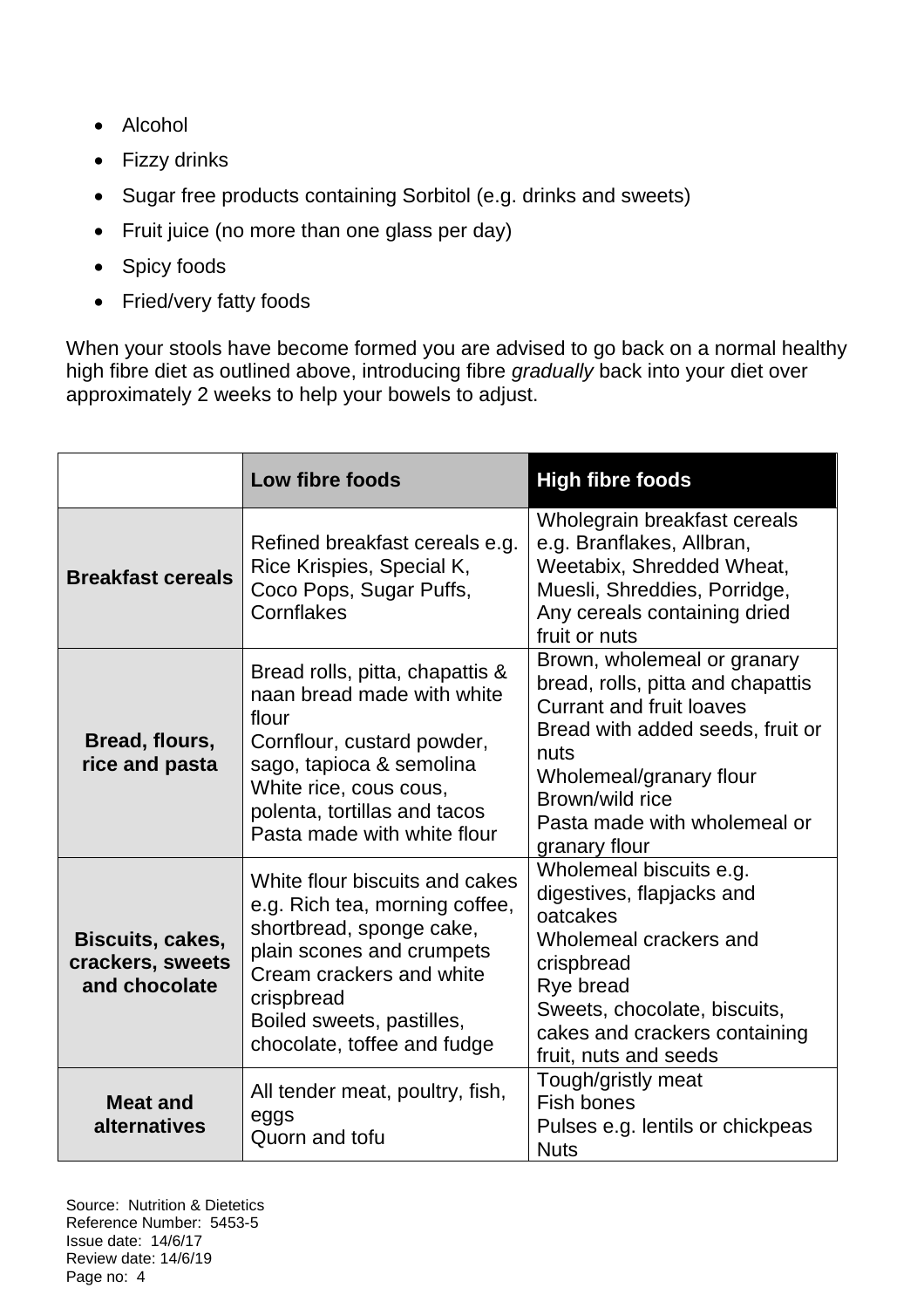| <b>Fruit</b>         | Fruit or vegetable juice (no<br>pulp or bits) maximum of 1<br>small glass (120ml) per day<br>Tinned, stewed or fresh fruit<br>with no skins or pips e.g.<br>apples, peaches, pears or<br>ripe bananas: maximum of 1<br>small serving (4oz/100g) of<br>per day | Fruit juice with pulp/bits<br>All fruit with skins, seeds, pips<br>and stalks e.g. raspberries,<br>strawberries, oranges,<br>pineapple & grapes<br><b>Dried fruit</b><br>Green bananas |
|----------------------|---------------------------------------------------------------------------------------------------------------------------------------------------------------------------------------------------------------------------------------------------------------|----------------------------------------------------------------------------------------------------------------------------------------------------------------------------------------|
| <b>Vegetables</b>    | Well cooked vegetables with<br>no seeds e.g. carrots, swede<br>or broccoli: maximum of 1<br>small serving (2oz/50g) per<br>day<br>Creamed / boiled / roasted /<br>chipped potatoes (no skin)<br>maximum of 1 small serving<br>per day                         | Salad<br>Raw vegetables<br>Potatoes with skins<br>Peas, sweetcorn and beans<br><b>Baked beans</b><br><b>Mushrooms</b>                                                                  |
| <b>Soups</b>         | Clear, Consommé or strained<br>soup<br>Cream soups                                                                                                                                                                                                            | Unstrained vegetable based<br>soup<br>e.g. leek and potato, vegetable<br>or lentils                                                                                                    |
| Dairy and fats       | All milk, cream and cheese<br>All butter, margarine, oils,<br>mayonnaise and salad cream<br>Smooth yoghurts (without fruit<br>pieces), ice cream, milk<br>puddings<br>and mousses                                                                             | Yoghurts or cheese with added<br>fruit, nuts, seeds or cereals                                                                                                                         |
| <b>Miscellaneous</b> | Seedless, rindless or jelly<br>varieties of jam & marmalade<br>Smooth peanut butter<br>Sugar, honey, syrup,<br>chocolate spread<br>Ketchup and bottled sauces<br><b>Crisps</b><br>Meat/yeast extracts e.g.<br><b>Bovril or Marmite</b><br>Vinegar             | Jams & marmalade with seeds<br>or<br>rind<br>Crunchy peanut butter<br>Chutneys and pickles<br>Twiglets and savoury snacks<br>containing nuts/pulses e.g.<br>bombay mix                 |